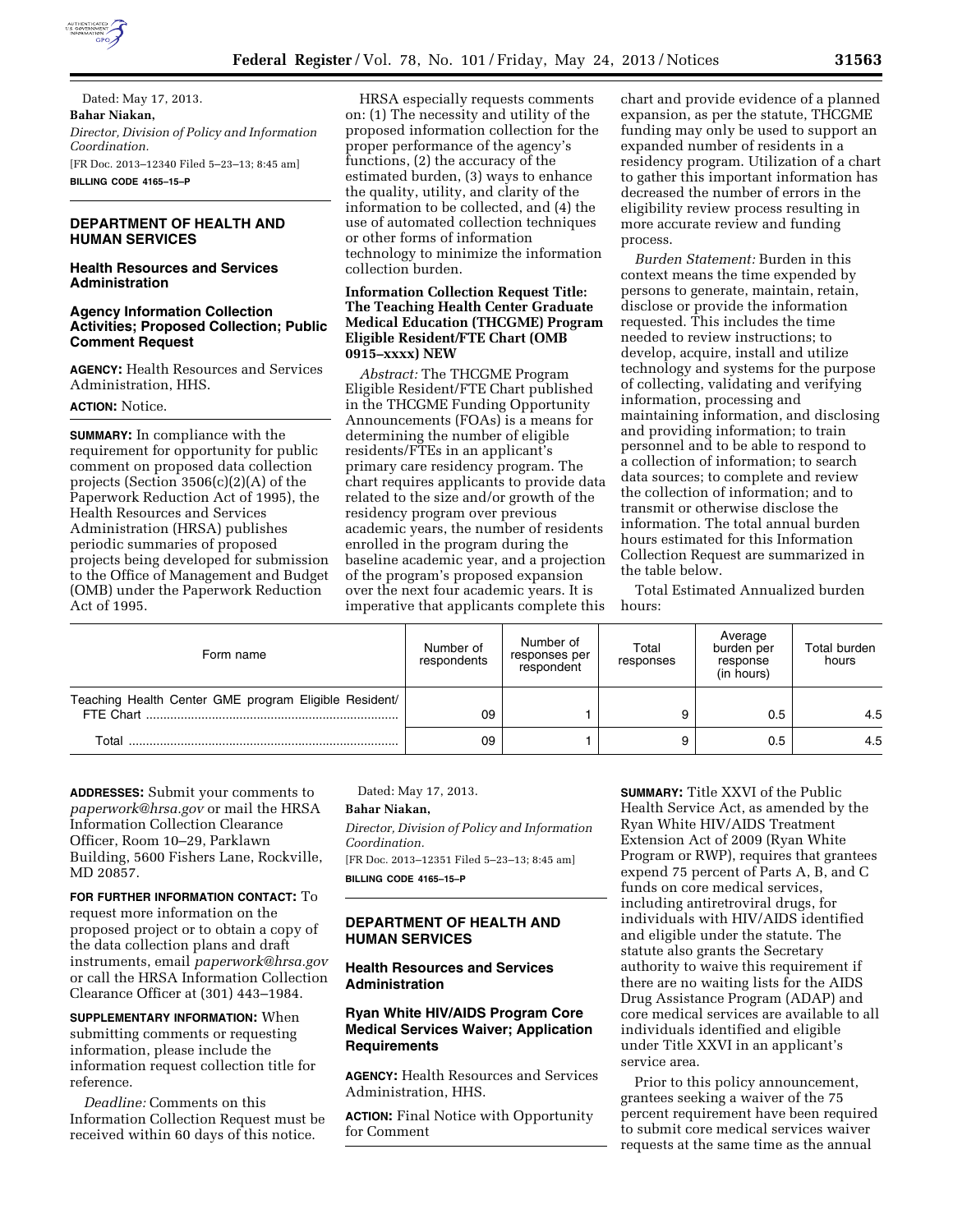grant application. Recognizing RWP grantees' request for additional flexibility in the timing of waiver applications, the Health Resources and Services Administration (HRSA) is providing grantees additional options for making waiver requests.

HRSA is amending the uniform waiver standards for RWP grantees requesting a core medical services waiver for fiscal year (FY) 2014 and beyond. The amended standards will allow grantees to apply for a waiver (a) at the same time as their annual Part A, B, or C application submission, (b) at any time up to their annual Part A, B, or C application submission, or (c) up to four months after their grant award for that funding year. This **Federal Register**  notice seeks to make public the revised policy and provide an opportunity for public comment before its implementation.

**DATES:** Comments on this final policy must be received by June 24, 2013. The policy will become effective on September 23, 2013.

**ADDRESSES:** Written comments should be sent via email to the Division of Policy and Data, HIV/AIDS Bureau, Health Resources and Services Administration at *[RyanWhiteComments@hrsa.gov](mailto:RyanWhiteComments@hrsa.gov)* by June

24, 2013.

**FOR FURTHER INFORMATION CONTACT:** 

Theresa Jumento using the email above or by telephone at (301) 443–5807.

**SUPPLEMENTARY INFORMATION:** In response to the requests from the grantee community, and in order for grantees to plan appropriately, HRSA is revising the requirement that core medical services waiver requests be submitted with an applicant's grant application for the upcoming fiscal year. Under this revision, grantees may submit core medical services waiver requests prior to the annual grant application, with the application, or up to four months after the grant award date. HRSA believes that this change will allow grantees to more robustly assess and develop their funding and service delivery proposal. In addition, if the waiver request has already been received and approved, the application can be based on the approved waiver, and therefore include allocation tables based on that approval. Further, HRSA is clarifying that grantees approved for a core medical services waiver are not compelled to implement that waiver should the grantee determine that the actual needs of the jurisdiction are best met by maintaining funding for core medical services.

This revision replaces policy notice #08–02 and more clearly outlines the

requirements to request a waiver of the core medical services provision. In response to concerns expressed by grantees, it provides additional clarity with regard to specific documentation expectations for each element of the waiver. It specifies clearly those documentation expectations whether the waiver request is submitted separately or jointly with the annual funding application.

For waiver applicants that do not submit their request with their annual grant application, HRSA is now requiring that these applicants submit a tentative allocation table outlining the percentage of funds that the grantee plans to spend on core medical and support services under the waiver, if approved. This will provide additional information to HRSA on how the grantee anticipates allocating its resources and will help to demonstrate that the request for a waiver is consistent with either the applicant's forthcoming grant application or their proposed budget revision. In addition to the applicant's annual grant application, waiver applicants now must also demonstrate that the proposed waiver is also consistent with the Comprehensive Plan and Statewide Coordinated Statement of Need.

The revised policy removes the section entitled ''Types of Documentation and Evidence.'' Instead, the requirements for the waiver are listed and then the policy specifies the documentation necessary to establish compliance. These changes clarify the documentation that grantees must use to meet each core medical services waiver request requirement. By standardizing the documentation for all grantees, HRSA will gain a clearer understanding of the availability of core medical services in the applicant's jurisdiction. Furthermore, HRSA will be able to make a more informed decision about the appropriateness of waiving the core medical services requirement in a jurisdiction.

In addition, the standardization of the documentation will ensure that HRSA has sufficient information to make an informed decision on each waiver request. Finally, the revised policy imposes a page number limitation on the narrative section of the core medical services waiver request. In addition, applicants will now submit core medical services waiver requests through the Electronic Handbook (EHB) Prior Approval portal when the core medical services waiver application is not being submitted with an annual grant application.

These revisions are intended to clarify the waiver process, and respond to the

changing needs of the grantee community, while at the same time ensuring that the waiver process is fair and sufficiently robust so that HRSA undertakes appropriate reviews.

#### **Policy**

*Uniform Standard for Waiver of Core Medical Services Requirement for Grantees Under Parts, A, B, and C* 

POLICY NUMBER 13–xx (Replaces Policy Notice 08–02).

# *Scope of Policy*

Ryan White Parts A, B, C.

## *Summary and Purpose of Policy*

The purpose of this policy is to outline the Health Resources and Services Administration (HRSA) HIV/ AIDS Bureau (HAB) requirements for applying for a waiver of the requirement that 75 percent of Ryan White HIV/AIDS program funds be spent on core medical services.

#### *Background*

Title XXVI of the Public Health Service Act, Part A section 2604(c), Part B section 2612(b), and Part C section 2651(c) requires that grantees expend not less than 75 percent of their grant funds on core medical services. These sections also grant the Secretary authority to waive this requirement if there are no waiting lists for the AIDS Drug Assistance Program (ADAP) and core medical services are available to all individuals identified and eligible under Title XXVI in an applicant's service area.

#### *Policy*

Grantees may submit a waiver request at any time prior to submission of the annual grant application, along with the annual grant application, or up to 4 months after the start of the grant year for which a waiver is being requested. Applications submitted before or after an annual grant application have different requirements than those submitted with an annual grant application. Applicants should choose the method that best meets their needs. The requirements for each process are outlined below.

### *Requirements To Apply for a Waiver Before or After an Annual Grant Application*

This section outlines the requirements to submit a waiver application: (1) in advance of a grantee's annual grant application or (2) after the grant application has been submitted up to 4 months into the grant year for which a waiver is being requested. Waiver requests must be submitted through the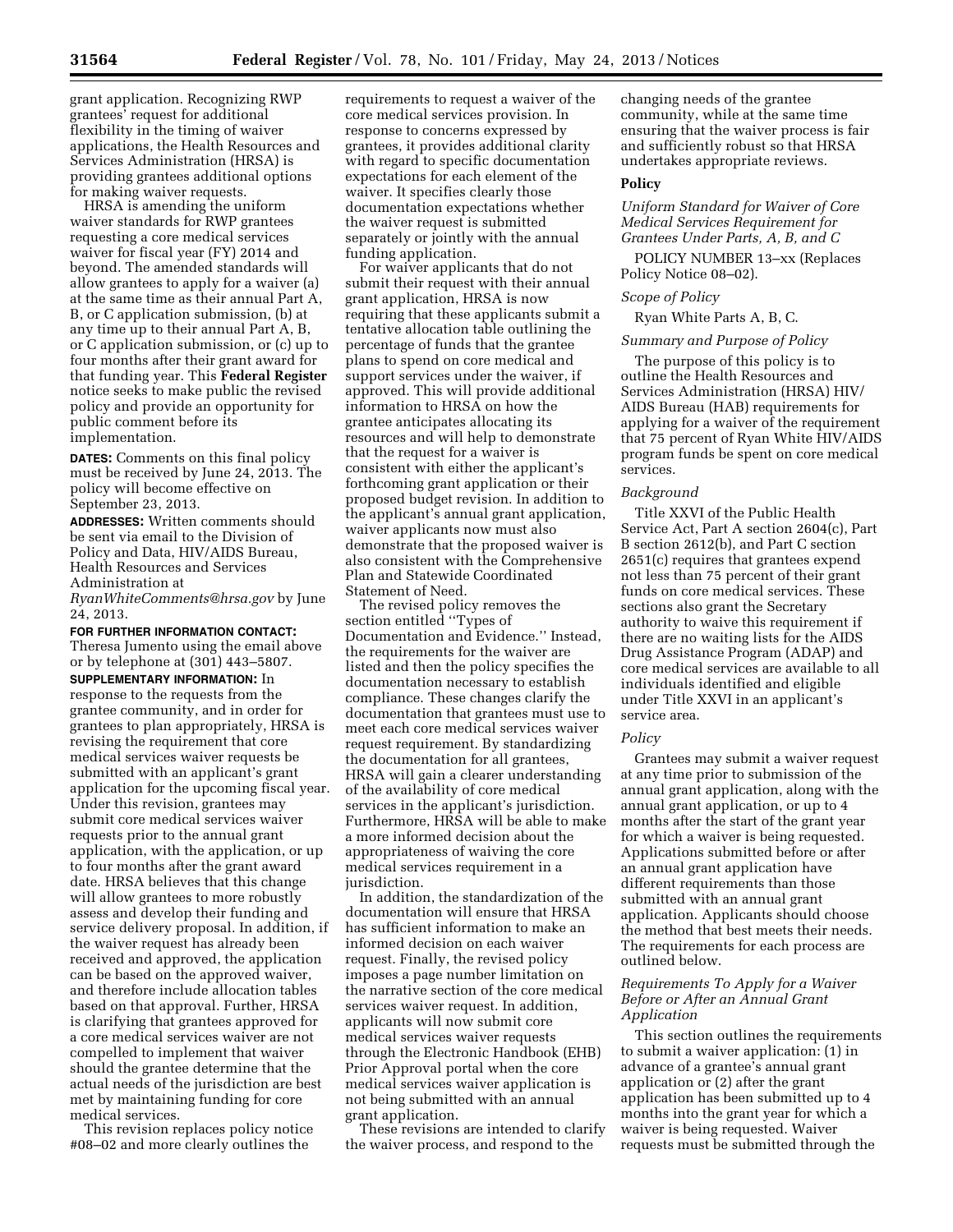EHB *Prior Approval* portal and must identify the grant year for which the waiver is being requested. The waiver request must be signed by the chief elected official or the Project Director, and include the following documentation that will be utilized by HRSA in determining whether to grant the waiver:

1. Letter signed by the Director of the Part B State/Territory Grantee indicating that there is no current or anticipated ADAP services waiting list in the State/ Territory.

2. Evidence that all core medical services listed in the statute (Part A section 2604(c)(3), Part B section 2612(b)(3), and Part C section 2651(c)(3)), regardless of whether such services are funded by the Ryan White HIV/AIDS Program, are available and accessible within 30 days for all identified and eligible individuals with HIV/AIDS in the service area, without need to expend at least 75 percent of Ryan White funds on these services. Acceptable evidence must include all of the following:

a. HIV/AIDS care and treatment services inventories, including identification of the specific core medical services available, from whom, and through what funding source;

b. HIV/AIDS client/patient service utilization data in addition to what has previously been submitted via the Ryan White Services Report (RSR); and

c. Letters from Medicaid and other State and local HIV/AIDS entitlement and benefits programs, which may include private insurers.

3. Evidence of a public process, which documents that the applicant has sought input from affected communities; including consumers and the Ryan White HIV/AIDS Program-funded core medical services providers, related to the availability of core medical services and the decision to request a waiver. This public process may be the same one that is utilized for obtaining input on community needs as part of the annual priority setting and resource allocation, comprehensive planning, Statewide Coordinated Statement of Need (SCSN), public planning, and/or needs assessment process. Acceptable evidence must, at a minimum, include:

a. Letters from both the Planning Council Chair in the Metropolitan area (if grantee serves such area) and the State HIV/AIDS Director describing the public process that occurred in each jurisdiction.

4. A narrative of up to, but no more than, 10 pages that explains each item in a. through d. below:

a. Any underlying State or local issues that influenced the grantee's decision to request a waiver.

b. How the documentation submitted under item two supports the assertion that such core services are available and accessible to all individuals with HIV/ AIDS, identified and eligible under Title XXVI in the service area.

c. How the approval of a waiver will positively contribute to the grantee's ability to address service needs for HIV/ AIDS non-core services. Specifically address the grantee's ability to perform outreach and linkage of HIV-positive individuals not currently in care.

d. How the receipt of the core medical services waiver will allow for implementation consistent with the applicant's proposed percentage allocation of resources, comprehensive plan, and SCSN. Applicants must also document consistency by providing a proposed allocation table.

#### *Waiver Review and Notification Process*

HRSA/HAB will review the request and notify grantees of waiver approval or denial within eight weeks of receipt of the request. Core medical services waivers will be effective for the grant award period for which it is approved. Subsequent grant periods will require a new waiver request. Grantees that are approved for a core medical services waiver in advance of their annual grant application are not compelled to utilize the waiver should circumstances change.

## *Requirements To Apply for a Waiver With the Annual Grant Application*

This section provides guidance for grantees who wish to submit a waiver request with their annual grant application. Waiver requests must be submitted as an attachment to the grantee's annual grant application and should *not* be submitted through the EHB *Prior Approval* portal. The waiver request must be signed by the chief elected official or the Project Director, and include the following documentation that will be utilized by HRSA in determining whether to grant the waiver:

1. Letter signed by the Director of the Part B State/Territory Grantee indicating that there is no current or anticipated ADAP services waiting list in the State/ Territory.

2. Evidence that all core medical services listed in the statute (Part A section 2604(c)(3), Part B section 2612(b)(3), and Part C section 2651(c)(3)), regardless of whether such services are funded by the Ryan White HIV/AIDS Program, are available and accessible within 30 days for all

identified and eligible individuals with HIV/AIDS in the service area, without need to expend at least 75 percent of Ryan White funds on these services. Acceptable evidence must include all of the following:

a. HIV/AIDS care and treatment services inventories, including identification of the specific core medical services available, from whom, and through what funding source;

b. HIV/AIDS client/patient service utilization data in addition to what has previously been submitted via the Ryan White Services Report (RSR); and

c. Letters from Medicaid and other State and local HIV/AIDS entitlement and benefits programs, which may include private insurers.

3. Evidence of a public process, which documents that the applicant has sought input from affected communities; including consumers and the Ryan White HIV/AIDS Program-funded core medical services providers, related to the availability of core medical services and the decision to request a waiver. This public process may be the same one that is utilized for obtaining input on community needs as part of the annual priority setting and resource allocation, comprehensive planning, Statewide Coordinated Statement of Need (SCSN), public planning, and/or needs assessment process. Acceptable evidence must, at a minimum, include:

a. Letters from both the Planning Council Chair in the Metropolitan area (if grantee serves such area) and the State HIV/AIDS Director describing the public process that occurred in each jurisdiction.

4. A narrative of up to, but no more than, 10 pages that explains each item in a. through d. below:

a. Any underlying State or local issues that influenced the grantee's decision to request a waiver.

b. How the documentation submitted under item two supports the assertion that such core services are available and accessible to all individuals with HIV/ AIDS, identified and eligible under Title XXVI in the service area.

c. How the approval of a waiver will positively contribute to the grantee's ability to address service needs for HIV/ AIDS non-core services. Specifically address the grantee's ability to perform outreach and linkage of HIV-positive individuals not currently in care.

d. How the receipt of the core medical services waiver is consistent with the applicant's grant application, comprehensive plan, and SCSN. Applicants must also document consistency by providing the following: